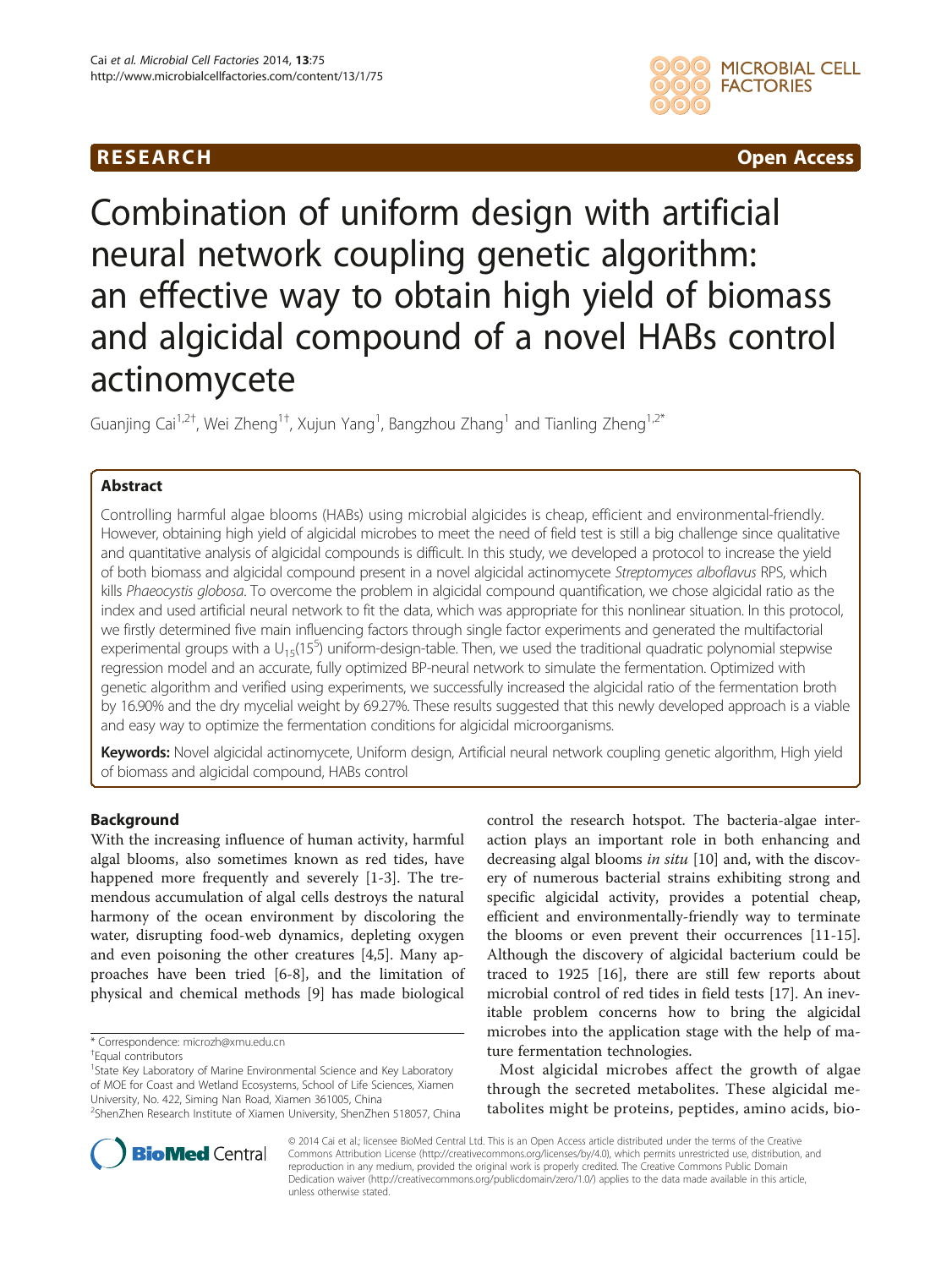surfactants, and antibiotics [[18](#page-8-0)]. Better understandings of the algicidal microbes require systematic studies about the chemical nature of these compounds. However, they are often so effective that their concentrations in fermentation broth might actually be quite low. Therefore, optimizing the fermentation conditions to obtain high yield of algicidal compound seems to be beneficial for both theoretical and applied researches. But incomplete information about the target chemical becomes the biggest obstacle to a successful optimization process, which requires reliable material quantification. This seems to be a paradox, and it might be partially responsible for the slow development of microbial algicides. Nevertheless, researchers have made some efforts to optimize the yield of algicidal microorganisms. The medium composition for the marine algicidal bacterium Alteromonas sp. DH46 were optimized using uniform design and the bacterial dry weight successfully increased by 107% and algicidal efficiency by nearly 10% [\[19\]](#page-8-0). Response surface methodology was used to obtain the best fermentation conditions for the algicidal bacterium R2, and the final cell density successfully increased without scarifying the algicidal rate [[20](#page-8-0)]. However, these studies initially focused on the increase of biomass, which, theoretically speaking, has no absolute correlation with the yield of algicidal metabolites. The direct optimization for algicidal compound could be achieved when the chemical was well studied [[21](#page-8-0)], but only few successful studies were reported when the chemical was unknown [\[22\]](#page-8-0).

In recent years, more and more newly developed optimization strategies have been used in the fermentation industry. And the problems in optimizing the yield of algicidal compound seems solvable though the advanced artificial intelligence techniques with high efficiency and extensive application scope. One of these promising methods combines the use of artificial neural networks (ANNs) with genetic algorithms (GAs). An ANN is a computational model inspired by nervous systems and is capable of machine learning and output value prediction [\[23\]](#page-8-0). Its high accuracy in multi-factorial and nonlinear analysis makes it a good tool to simulate fermentation results. The GA is an optimization algorithm based on Darwinian evolution and Mendelism in order to carry out random, adaptive and parallel global searches [\[24](#page-8-0)]. Fully understanding the advantages of these two computational methods, many researchers couple GA with ANN to optimize fermentation conditions and obtain significant results [\[25\]](#page-8-0). Considering algicidal ratio shows positive but nonlinear correlation with the content of algicidal compound, ANN and GA seems to be the excellent tools to analyze and fit the data. However, there are still no reports concerning applying this method in the fermentation optimization of algicidal microorganisms.

An actinomycete strain Streptomyces alboflavus RPS [[15\]](#page-8-0), which was isolated from the sediment sample of Fujian Zhangjiangkou Mangrove National Nature Reserve, China, showed high algicidal activity against a typical harmful alga, Phaeocystis globosa. RPS lysed the algal cell by releasing an extracellular compound and the mycelial pellets were also capable of inhibiting algal growth in a seawater environment. To better understand its algicidal properties and prepare for the possible field test in future, we firstly tried to increase the production of mycelia and concentration of algicidal compound. In this new developed optimization protocol, we preferred to simplify the measurement of indexes, which took the dry mycelial weight as the biomass and algicidal ratio as the concentration of algicidal compound, to avoid unnecessary experimental errors. With the data obtained from single factor experiments and uniform design, we fully took the advantages of ANN and GA to fit the data and obtain the optimal medium compositions and cultivation conditions. And we finally verified the optimal fermentation conditions and compared the GA-ANN method with the traditional regression model.

## Results and discussion

## The effects of different nutrients and cultivation conditions on the growth of RPS

In order to optimize the fermentation conditions to increase the production of RPS, we should first understand which were the major influencing factors. More practically speaking, we should found out changing which nutrients or cultivation conditions would lead to an increased yield of biomass and algicidal compounds compared to the original fermentation conditions. Therefore, we set the control group as the baseline in order to make the changes caused by different nutrients and cultivation conditions more clearly comparable.

Carbon and nitrogen sources are essential for the growth of microorganisms. Many microbes can utilize various carbon or nitrogen sources, but the morphologies and metabolites might be expressed in all sorts of ways. Based on the biomass results in Figures [1](#page-2-0) (i) and (ii), we can see that even though all the carbon and nitrogen sources could support the growth of RPS, preferences for starch and  $NaNO<sub>3</sub>$ showed clearly. The differences in the production of algicidal compounds were even more dramatic. The fermentation broth made up with glucose, maltose, tryptophan and methionine showed no algicidal activity, but on the contrary promoted the growth of algae. In summary, starch and  $NaNO<sub>3</sub>$  were the most fit carbon and nitrogen sources for RPS fermentation, either in terms of biomass or algicidal activity. However, the most appropriate concentrations of these two nutrients require further studies.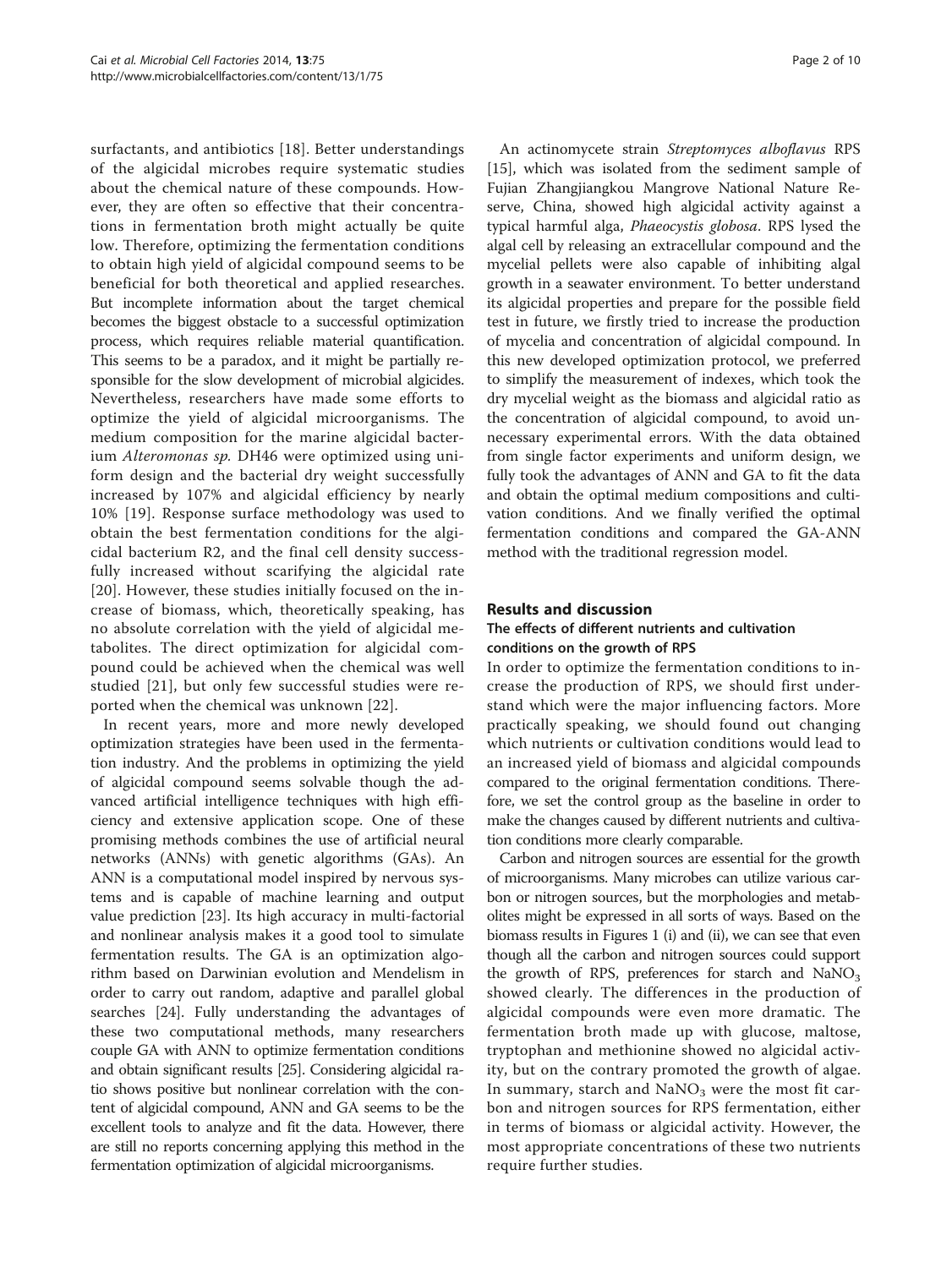<span id="page-2-0"></span>

Inorganic minerals also play a critical role in the lifecycle of microorganisms, although the requirement is much lower than that for a carbon and nitrogen source. In this study, we briefly tested the influence of different inorganic nutrient content on RPS. Judging by the biomass in Figure 1 (iii), the concentration of  $K_2HPO_4$  and  $MgSO<sub>4</sub>$  did not affect the growth of RPS very much, except for a 71.2% decrease caused by low  $MgSO<sub>4</sub>$  content. Considering the algicidal activity, the distinctions were more minor, even the low biomass in the low  $MgSO<sub>4</sub>$ situation only reduced the algicidal ratio by 18.9%. Interestingly, the middle inorganic concentration (0.5 g/L  $K_2HPO_4$ , 0.5 g/LMgSO<sub>4</sub>•7H<sub>2</sub>O), which acted as the control group, showed the highest biomass and algicidal activity, suggesting the importance of correct content of inorganics. Since the changes of these two inorganic minerals did not bring about higher yield of neither biomass nor algicidal compound, we would not take more

effort to optimizing the inorganic mineral content for the moment.

Every microbe has an optimum pH range. Most microorganisms are suited by a neutral environment while some are acidophilic or basophilic. The effect of initial pH on the fungus Ganoderma lucidum, which can produce simultaneously ganoderic acid and a polysaccharide, has been studied [\[26](#page-8-0)]. And the authors find that the maximum biomass and production of ganoderic acid is obtained at an initial pH of 6.5. However, the production of extracellular and intracellular polysaccharides becomes higher when the initial pH drops to 3.5. RPS lived better under a meta-acid environment (Figure 2 (i)). A low initial pH of 5 significantly increased the biomass and algicidal activity by 22.5% and 43.8%, respectively. This large improvement with low initial pH suggested that more thorough studies should be conducted.

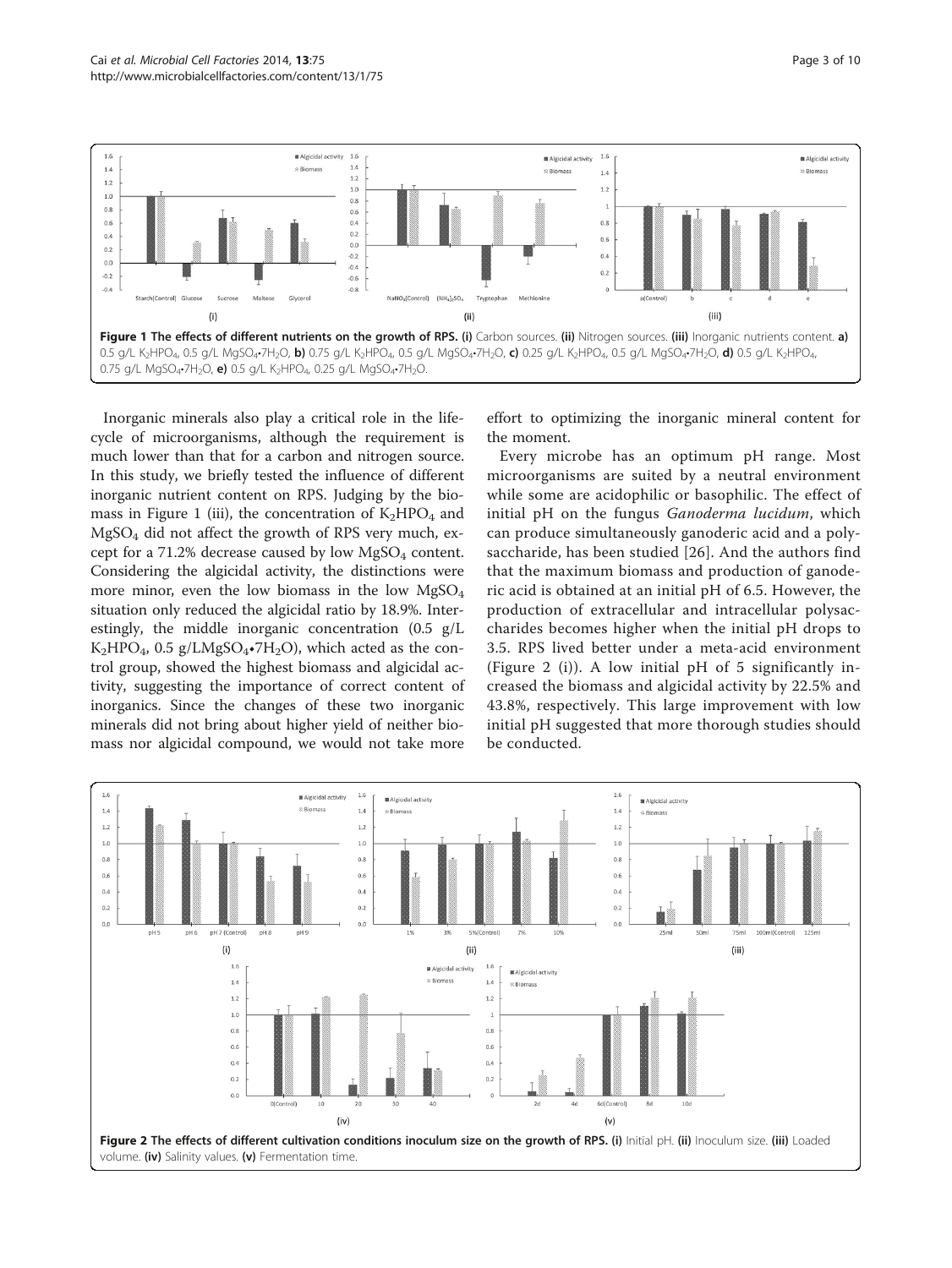Inoculum size strongly affected the growth rate of the strain. High inoculum size could bring forward the stationary phase and the synthesis of metabolites, therefore also decrease the possibility of contamination. However, too high an inoculum size might also reduce the yield of products owing to the high consumption of oxygen. In Figure [2](#page-2-0) (ii), the biomass had a positive correlation with inoculum size while the algicidal activity stayed at a high level even with the lowest inoculum size of 1%. Interestingly, the 10% inoculum size raised the biomass by 28.7%, but the algicidal activity decreased by 26.6% under the same inoculum size. This could be explained by the early coming of the late stationary phase blocking the synthesis of algicidal compounds. Thus, further optimization seemed to be necessary.

In most cases, the loaded volume affected the fermentation process owing to its association with dissolved oxygen. Lower loaded volume led to a higher oxygen transfer coefficient under the same shaking speed. In Figure [2](#page-2-0) (iii), the biomass and algicidal activity is raised along with the volume up to 75 mL, and no huge gap is seen between 75, 100 and 125 mL. This result indicated that the high oxygen level might be a restricting factor to the growth of RPS.

RPS was isolated from the sediment sample of an estuarine area, which explained why its biomass could reach a peak value at a salinity of 20 (124.8% compared to the control group in Figure [2](#page-2-0) (iv)). However, the algicidal activity showed a different pattern. Only salinity levels of 0 and 10 induced the production of algicidal compounds, compared to the most fit salinity of 20 for mycelia growth. A good fermentation result under 0 salinity was beneficial for future large-scale production since high salinity has a strong corrosion effect on steel fermentation tanks.

Fermentation time can characterize the growth rate of a strain, and RPS was a relatively slow-growing microbe (Figure [2](#page-2-0) (v)). The biomass continued to increase even after 8d, but the algicidal compounds were secreted only after 6d, which might mark the beginning of the stationary phase. The slight decrease of the algicidal ratio at 10d also confirmed the situation in the case of high inoculum size, suggesting the importance of harvesting the fermentation broth at an appropriate growth phase in order to maximize the yield of algicidal compounds.

In summary, there were five factors that increased the production of RPS. Two of them (salinity and loaded volume) were not suitable for future large-scale fermentation conditions. Considering the importance of carbon and nitrogen content, five factors were used for the more detailed multi-factorial optimization: starch content, sodium nitrate content, inoculum size, initial pH and fermentation time.

## Uniform design and regression model

A uniform design seeks design points that are representative and uniformly scattered on the domain [[27](#page-9-0)]. Therefore, we could achieve the same goal as other statistical design methods, such as orthogonal design, with fewer experimental groups [\[19,24\]](#page-8-0). Here we used the Data Processing System (Version 7.05) for the experimental design and subsequent data analysis along with the generation of regression models. The results from the different experimental groups are presented in Table [1.](#page-4-0)

Based on the results of dry mycelial weight, a multiple regression equation was generated:  $Y2 = -0.543313758 +$ 0.022952473674X1 + 0.05158971648X3 + 0.08619420430 X4-0.0013331394535X5-0.0004410784967X1\*X1-0.0013 657027343X3\*X3-0.004819912252X4\*X4-0.00163019147 50X1\*X3 + 0.00030259683893X1\*X4 + 0.0000303184098 39X1\*X5-0.004189833135X3\*X4 + 0.00020227979933X3\* X5 + 0.000021989005098X4\*X5. The correlation indexes were as follows:  $R = 1.0000$ ,  $F$  value =38461.4808,  $p =$ 0.0040, Durbin-Watson value =2.17768003. The optimal fermentation conditions for a maximum biomass of 0.2598 g/100 mL were: 16.31 g/L starch, 0.52 g/L NaNO<sub>3</sub>, inoculum size 10.5%, initial pH 5.41, and fermentation time 228 h.

Also, based on the results of the algicidal ratio, another multiple regression equation was generated: Y1 = -3.97848306 + 0.31068222407X1 + 0.6327387394X 4 + 0.006103641490X5-0.005977938516X1\*X1 + 0.0021 886562363X2\*X2-0.022509013327X4\*X4-0.000031536 339359X5\*X5-0.0019135332295X1\*X3-0.020236820212X1\* X4 + 0.00015411255817X1\*X5-0.0027135967924X3\*X4 + 0. 00030307344603X3\*X5-0.00006432940808X4\*X5. The correlation indexes were as follows:  $R = 1.0000$ , F value = 38461.4808, p =0.0040, and Durbin-Watson value = 1.87922745. The optimal fermentation conditions for highest algicidal activity of 103% were: 18.07 g/L starch, 1.7 g/L NaNO<sub>3</sub>, inoculum size 3.5%, initial pH 5.50, and fermentation time 152 h.

# Determination of the structure of artificial neural networks

The first step to build a neural network is to determine its structure, including the input neurons, the output neurons, the hidden neurons, and the training algorithm. The input and output neurons were consistent with the original experimental data. We also chose a back-propagation algorithm, which is commonly used in the fermentation industry, to train the network. However, the number of neurons in the hidden layer requires more calculation to minimize the error. Too few hidden neurons would lower the precision of the neural network, but too many might deviate the model from the real circumstance so wing to counting in some data undulation caused by experimental error.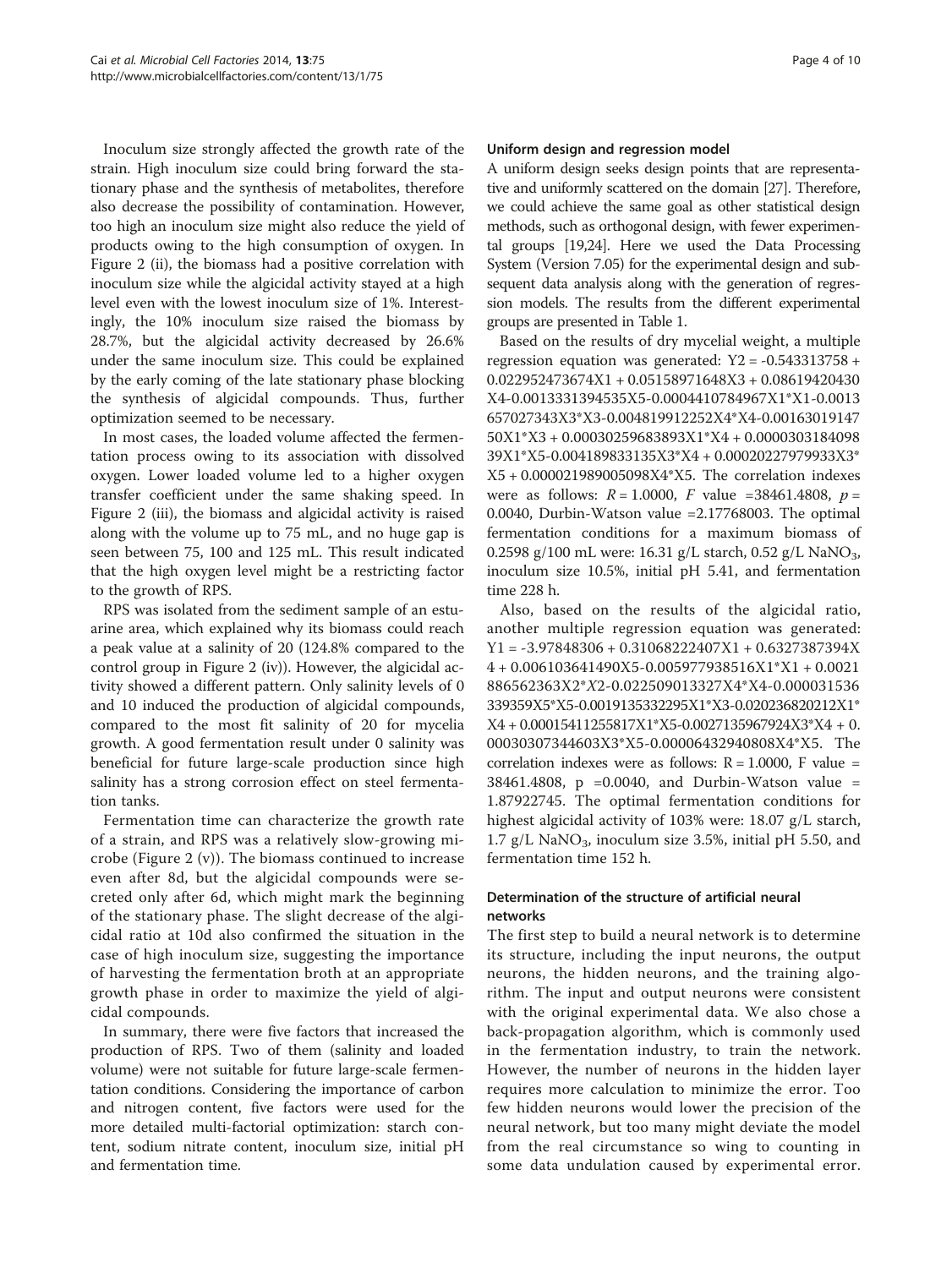| Exp. no.        | <b>Factors</b> |                         |                         |                |                | Indexes                |                                        |
|-----------------|----------------|-------------------------|-------------------------|----------------|----------------|------------------------|----------------------------------------|
|                 | <b>X1</b>      | <b>X2</b>               | X3                      | <b>X4</b>      | X <sub>5</sub> | <b>Y1</b>              | <b>Y2</b>                              |
|                 | Starch (g/L)   | NaNO <sub>3</sub> (g/L) | Inoculum<br>size $(\%)$ | Initial pH     | Time (h)       | Algicidal<br>ratio (%) | Dry mycelial weight<br>(g/100mL broth) |
| N1              | 16             | 0.3                     | 4.5                     | 5              | 108            | 89.5686%               | 0.05715                                |
| N <sub>2</sub>  | 17             | 1.4                     | 10.5                    | 9              | 168            | 76.9796%               | 0.1079                                 |
| N3              | 11             | 0.4                     | 7.5                     | 10             | 204            | 81.6116%               | 0.08085                                |
| N4              | 19             | 1.5                     | 8                       | $\overline{4}$ | 96             | 81.0957%               | 0.05875                                |
| N <sub>5</sub>  | 12             | 1.7                     | $\overline{7}$          | 5.5            | 192            | 79.7349%               | 0.12175                                |
| N6              | 15             | $\mathbf{1}$            | 9.5                     | 4.5            | 228            | 84.5514%               | 0.2283                                 |
| N7              | 20             | 0.9                     | 6.5                     | 9.5            | 60             | 8.3172%                | 0.03545                                |
| N <sub>8</sub>  | 9              | 0.8                     | 6                       | 3.5            | 156            | 12.5545%               | 0.0001                                 |
| N <sub>9</sub>  | 18             | 0.7                     | 3.5                     | 8              | 180            | 86.3218%               | 0.11275                                |
| N <sub>10</sub> | 8              | 1.1                     | 8.5                     | 8.5            | 120            | 84.6537%               | 0.0412                                 |
| N11             | 14             | 1.6                     | 5                       | 10.5           | 132            | 76.7769%               | 0.04345                                |
| N12             | 21             | 1.2                     | 5.5                     | $\overline{7}$ | 216            | 74.7522%               | 0.1718                                 |
| N13             | 10             | 1.3                     | $\overline{4}$          | 6.5            | 72             | 67.7670%               | 0.02315                                |
| N <sub>14</sub> | 13             | 0.6                     | 10                      | 7.5            | 84             | 77.7472%               | 0.04345                                |
| N <sub>15</sub> | 22             | 0.5                     | 9                       | 6              | 144            | 80.3603%               | 0.12165                                |

<span id="page-4-0"></span>Table 1 Uniform-design-table and the results

Therefore, we determined the appropriate number of hidden neurons firstly (Table 2). In the case of dry mycelial weight, the training error dropped to a relatively low level when the number of hidden neurons reached nine. Even though the prediction error did not show a similar pattern, we could easily see that nine hidden neurons had the highest prediction accuracy. Thus, we determined the structure of the neural network for dry mycelial weight as 5-9-1. In the case of the algicidal ratio, a number of hidden neurons above nine also decreased the training error to a low level. However, the minimum prediction error appeared only after the number of hidden neurons was 12, and so the structure

of the neural network for algicidal ratio was determined as 5-12-1.

# Optimization of artificial neural networks using the genetic algorithm

The precision of an ANN is greatly affected by the initial weights and thresholds of the network, and so we applied the GA, which used the sum of training error as the fitness, to seek the best weights and thresholds. The processes of optimization and the precision of the optimized neural networks are shown in Additional file [1:](#page-8-0) Figures S1 and S2. There is no doubt that the high accuracy of these neural networks promised good simulation of fermentation and

| Table 2 Error of the artificial neural network with different numbers of hidden neurons |
|-----------------------------------------------------------------------------------------|
|-----------------------------------------------------------------------------------------|

| Number of      | Dry mycelial weight   |                         | Algicidal ratio       |                         |
|----------------|-----------------------|-------------------------|-----------------------|-------------------------|
| hidden neurons | <b>Training error</b> | <b>Prediction error</b> | <b>Training error</b> | <b>Prediction error</b> |
| 3              | 0.011                 | 0.05911                 | 0.08859               | 0.53504                 |
| $\overline{4}$ | 0.0024                | 0.08869                 | 0.02129               | 0.66232                 |
| 5              | 0.00212               | 0.05847                 | 0.00561               | 0.6092                  |
| 6              | 0.00414               | 0.06218                 | 0.00556               | 0.50672                 |
| $\overline{7}$ | 0.00438               | 0.06918                 | 0.00523               | 0.40763                 |
| 8              | 0.00377               | 0.06369                 | 0.01004               | 0.54822                 |
| 9              | 0.0018                | 0.05719                 | 0.00412               | 0.40388                 |
| 10             | 0.00186               | 0.06579                 | 0.0047                | 0.44591                 |
| 11             | 0.00216               | 0.07613                 | 0.00467               | 0.46936                 |
| 12             | 0.002                 | 0.07142                 | 0.00448               | 0.31169                 |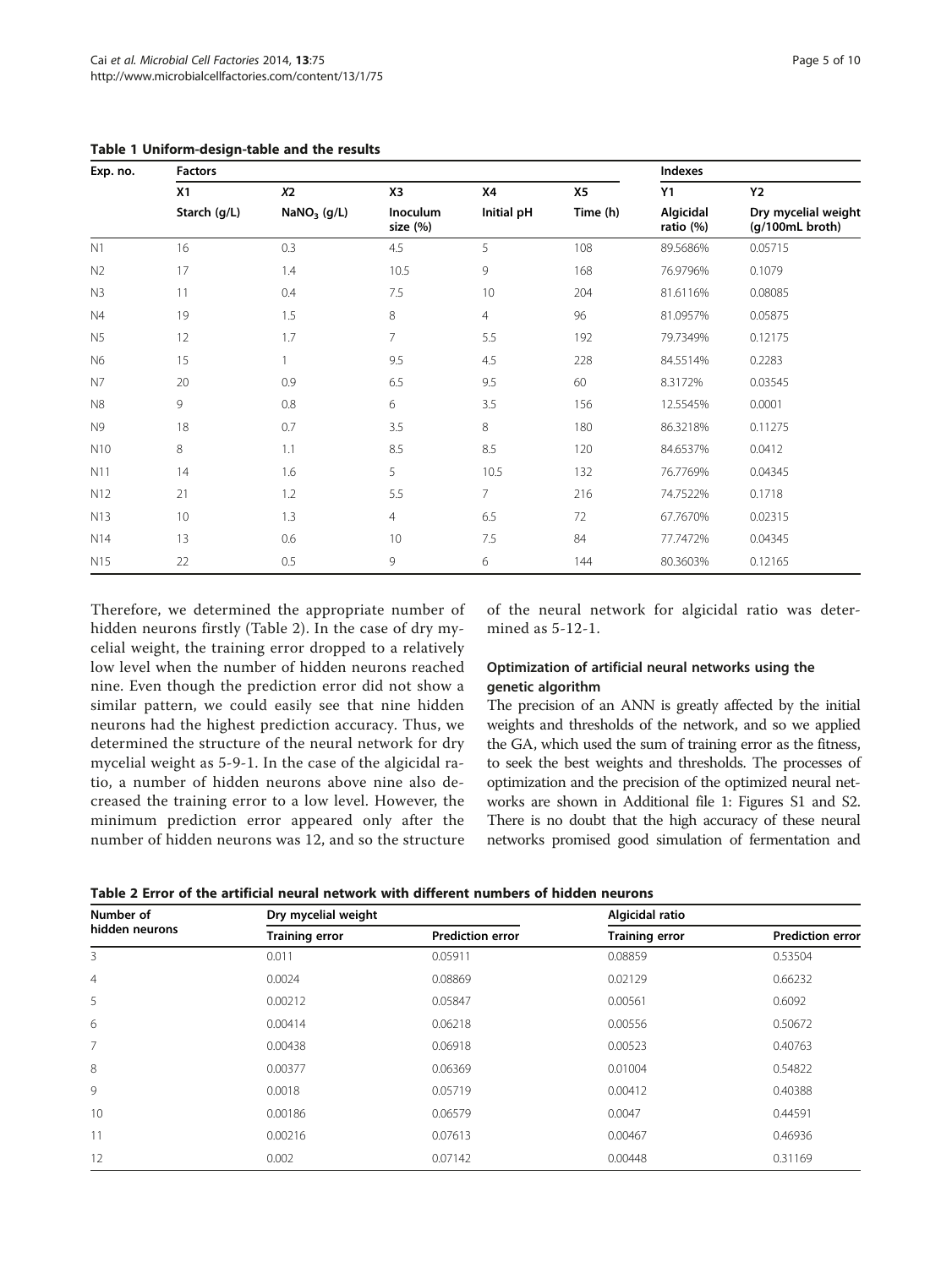therefore increased the possibility of gathering convincing results by further optimization.

#### Genetic algorithm for best fermentation conditions

One of the advantages of GA is that it does not require a specific objective function, which expands its applications largely, and so we used it again to obtain the best medium composition and cultivation conditions based on the neural networks. Figure 3 shows the optimization processes for each neural network. The optimal fermentation conditions were as follows: 19.93 g/L starch, 0.66 g/L NaNO<sub>3</sub>, inoculum size 9.2%, initial pH 5.20, and fermentation time 216 h for a maximum dry mycelial weight of 0.2283 g/100 mL; 17.76 g/L starch, 1.59 g/L NaNO<sub>3</sub>, inoculum size 8.1%, initial pH 5.23, and fermentation time 185 h for the highest algicidal ratio of 90.5%.

#### Verification experiments

No matter how wonderful the results for the mathematic models are, experimental results are the final judges. As shown in Table [3](#page-6-0), the optimization effects of both models were quite similar, which was not a big surprise because of the similar biases of nitrogen source, initial pH and fermentation time. The optimal fermentation conditions greatly increased the RPS biomass by 66.30% for uniform design and 69.27% for the GA-ANN method. The algicidal activity was also enhanced, although the degrees of growth were much smaller because of the high algicidal ratio of the original. However, the neural networks showed their improvement for a much higher prediction accuracy than the regression models (1.79 to 16.27%, and 5.54 to 22.14%). Moreover, the extremes that came up with the regression model (inoculum size and fermentation time) implied its limited ability of optimization under complicated circumstances.

## Conclusions

In this study, we innovatively combined the use of uniform design with ANN coupling GA in the optimization of the fermentation conditions of an algicidal actinomycete, and reflected the efficiency of uniform design, the 'eurytopicity' and accuracy of GA and BP-neural network, which overcame the quantitative problem of algicidal compound. The further application of algicidal microorganisms also became more plausible. Despite the fact that more and more researchers focus on various genetic modification methods to boost the productivity of microorganisms, fully developing the potential of the original strain by optimizing the fermentation conditions is still a more economic, fast

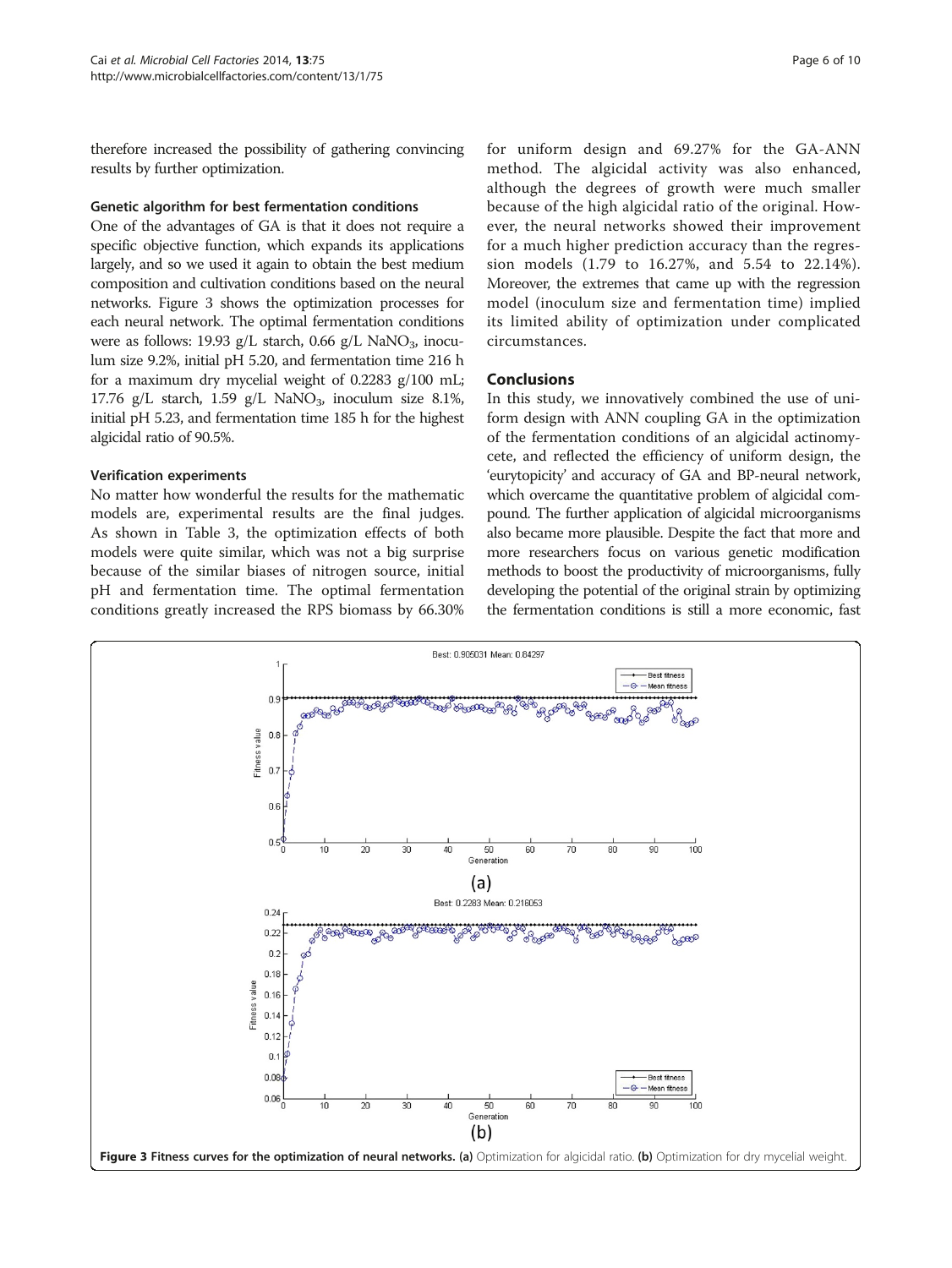| <b>Indexes</b>      |                                 | <b>Regression model</b> | <b>GA-ANN method</b> | Control               |
|---------------------|---------------------------------|-------------------------|----------------------|-----------------------|
| Algicidal ratio     | Experimental results            | $88.59 + 3.46\%$        | $92.15 + 1.12\%$     | 78.83 ± 2.76%         |
|                     | Improvement compared to control | 12.38%                  | 16.90%               |                       |
|                     | Prediction                      | 103.00%                 | 90.50%               |                       |
|                     | Prediction error                | 16.27%                  | 1.79%                |                       |
| Dry mycelial weight | Experimental results            | $0.2127 \pm 0.0191$ q   | $0.2165 \pm 0.072$ q | $0.1279 \pm 0.0116$ g |
|                     | Improvement compared to control | 66.30%                  | 69.27%               |                       |
|                     | Prediction                      | $0.2598$ q              | $0.2283$ q           |                       |
|                     | Prediction error                | 22.14%                  | 5.45%                |                       |

<span id="page-6-0"></span>Table 3 Verification of optimal fermentation conditions

and environmentally safe way especially in the field of algicidal preparations that require more thorough theoretical studies.

In many studies, multi-factorial analysis was used in the optimization of medium composition. However, the importance of some nutrients might not be well quantified because of their concentrations (such as  $K_2HPO_4$  in this study), while cultivation conditions (such as inoculum size, initial pH and fermentation time in this study) can play more critical roles and also interact with the medium composition. For example, inoculum size affects the growth rate of the strain, which is important to some slow-growing microorganisms and also directly connected to the consumption rate of the nutrients. Thus, in our opinion, applying single factor experiments to decide the important factors was necessary before proceeding to multifactorial optimization.

Wisely applying these multi-factorial analytical methods was even more important. In this study, we successfully saved the use of many experimental groups, thanks to the advantages of uniform design. Nevertheless, the traditional quadratic polynomial stepwise regression method showed its limitations in simulating the fermentation, the result of which were even absurd in the case of the algicidal ratio with nonlinear variation(>100%). The ANN and GA seemed to be much more convincing based on our final verification experiments. However, it is undeniable that such great outcomes were based on the brilliant experimental sets coming from uniform design, and we should rationally choose and combine the algorithms, and then use their advantages to achieve our goals.

Beside the challenges during the development of microbial algicides, establishing a comprehensive theoretical system to guide the application of algicidal microorganisms is another difficulty that we have to face. In recent years, more and more researchers focused on the interaction mechanism between algae and microorganisms. Just like RPS, many algicidal microbes inhibit the growth of harmful algae or cause the lysis of algal cells by secreting some biological active compounds, which shares quite a lot of similarities with alleopathy. Many studies revealed the fact that

these compounds would lyse the cells by inducing oxidative stress and destroying the photosynthetic system [\[2,](#page-8-0)[28](#page-9-0)]. Another important red tide control microbial factor is virus. Early in 1963, algal viruses had been isolated and identified [[29](#page-9-0)]. With the gradual understanding of the crucial roles that algal virus plays in marine environment [\[30\]](#page-9-0), virus also becomes a potential candidate for algal bloom control owing to their high efficiency and species-specificity. Except for the viruses, a newly found pathogen, which was identified as the protist Pseudobodo sp. and could directly attack the algal cells, largely expanded our research and application prospect for algicidal microorganisms [\[31\]](#page-9-0). There is no doubt that microorganisms will be the key players in future red tide control [\[32\]](#page-9-0), and the ongoing theoretical researches will serve the mature of field applications.

In a word, this study provided a clear way to optimize the fermentation conditions of a novel algicidal actinomycete, and also laid the foundation for the development of algicidal preparations in the future.

#### **Methods**

#### Algal culture and evaluation of algal biomass

The Phaeocystis globosa culture was obtained from the State Key Laboratory of Marine Environmental Science (Xiamen University). The culture was maintained in sterilized f/2 medium under a 12 h: 12 h light-dark cycle with a light intensity of 4000 lx at  $20 \pm 1^{\circ}$ C. When evaluating algal biomass, the *P. globosa* culture was transferred to a 24-well cell plate and the fluorescent intensity (RFU) measured under an excitation wavelength of 440 nm and emission wavelength of 680 nm (Spectra max M2, Molecular Devices Corporation). Earlier study has confirmed that this is a convenient and accurate method to evaluate biomass [\[33\]](#page-9-0).

#### Isolation and cultivation of Streptomyces alboflavus RPS

The strain was isolated from a sediment sample in the Fujian Zhangjiangkou Mangrove National Nature Reserve, China, through the dilution plating procedure with modified Gause medium (soluble starch 15 g/L, NaNO<sub>3</sub> 1 g/L,  $K_2HPO_4$  0.5 g/L,  $MgSO_4\bullet 7H_2O$  0.5 g/L,  $FeSO_4\bullet 7H_2O$ 0.01 g/L, dissolved in natural seawater for agar plates, but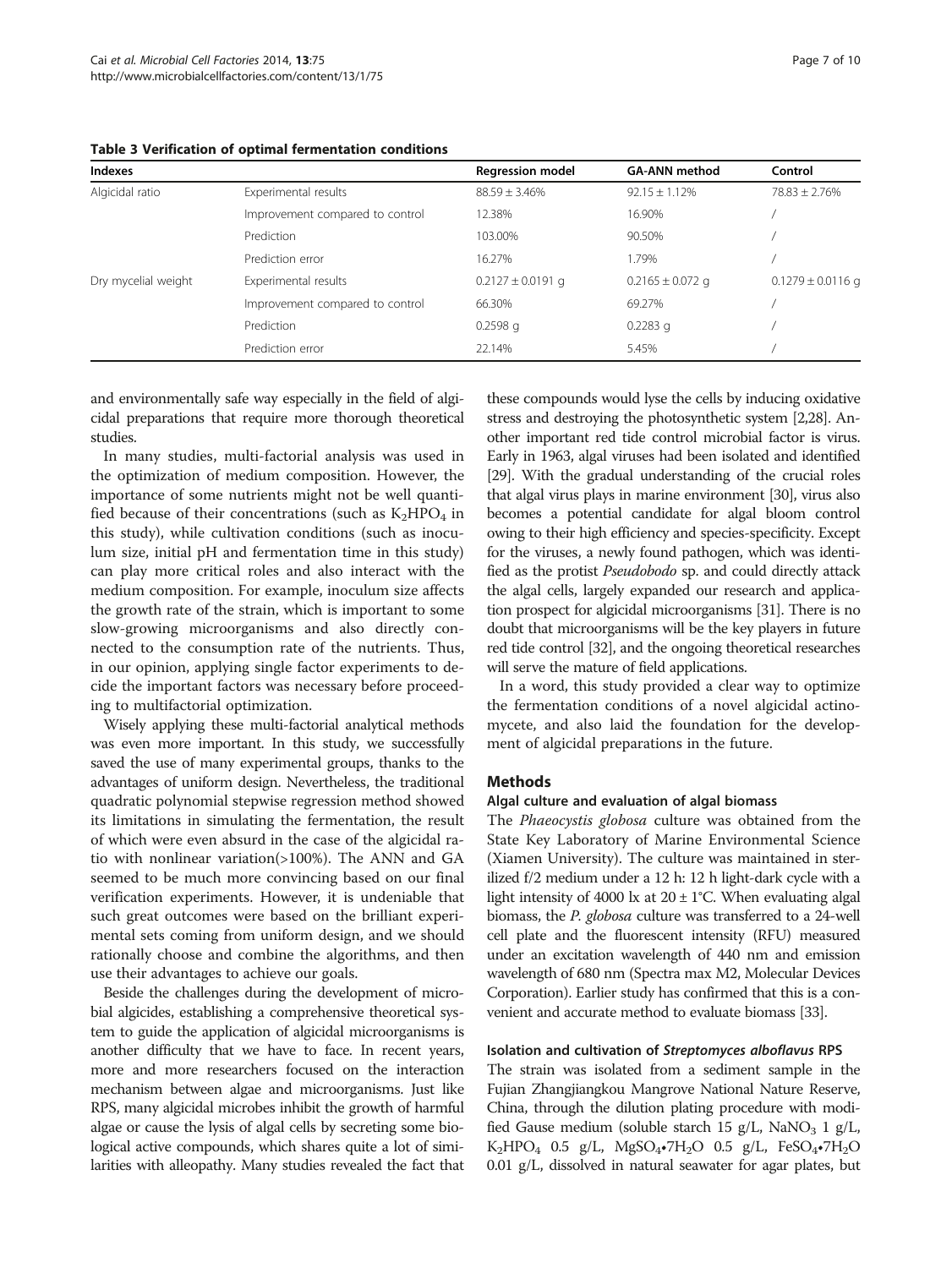dissolved in deionized water for liquid fermentation). The colony was then purified several times and identified as Streptomyces alboflavus based on its physiological and biochemical characteristics and 16S rDNA sequencing. The strain was stored at -80°C in 10% (v/v) glycerol and inoculated into liquid medium (5%, v/v) for further study in a rotary shaker (28°C, 200 rpm) for 6d until the mycelia turned yellow-red. The growth of RPS was estimated using biomass and algicidal activity. The mycelia were collected by filtered and dried for 3 d to a constant weight as the biomass, and algicidal activity was evaluated by inoculating 200 μL of RPS culture into 1.8 mL of logarithmic phase algal culture (RFU  $\approx 300$ ,  $2.42 \times 10^6$  cells/mL), while 200  $\mu$ L of fresh medium was added to the algal culture as a control. The algicidal ratio was then calculated using the following formula:

$$
Algorithmatio (\%) = \frac{F_0 - F_t}{F_0} \times 100,
$$

where  $F_t$  is the fluorescent intensity of the treated algal culture, and  $F_0$  the fluorescent intensity of the control group.

All shaken flask experiments included at least two parallel samples.

# The effects of different nutrients and cultivation conditions on the growth of RPS

We used single factor experiments, meaning only one of the nutrients or cultivation conditions was changed in each experimental group and the other influencing factors remained the same as the original. The setups of each experimental group were shown below.

Carbon source: starch, glucose, sucrose, maltose and glycerol.

Nitrogen source: tryptophan, methionine, sodium nitrate, and ammonium sulfate.

Inorganic content: a)  $0.5$  g/L K<sub>2</sub>HPO<sub>4</sub>,

0.5 g/L MgSO<sub>4</sub>•7H<sub>2</sub>O, b) 0.75 g/L K<sub>2</sub>HPO<sub>4</sub>, 0.5 g/L MgSO<sub>4</sub>•7H<sub>2</sub>O, c) 0.25 g/L K<sub>2</sub>HPO<sub>4</sub>,

0.5 g/L MgSO<sub>4</sub>·
$$
H_2O
$$
, c) 0.25 g/L N<sub>2</sub>·m<sub>2</sub>,  
0.5 g/L MgSO<sub>4</sub>· $H_2O$ , d) 0.5 g/L K<sub>2</sub>HPO<sub>4</sub>,

0.75 g/L MgSO4•7H2O, e) 0.5 g/L K2HPO4,

0.25 g/L  $MgSO_4\bullet7H_2O$ .

Initial pH: 5, 6, 7, 8 and 9.

Inoculum size: 1, 3, 5, 7 and 10%, 
$$
v/v
$$
.

Loaded volume: 25, 50, 75, 100 and 125 mL in 250 mL flasks. The biomasses were converted into 100 mL for comparison.

Salinity: 0, 10, 20, 30 and 40‰.

Fermentation time: 2, 4, 6, 8 and 10 d.

To better quantify the influence of each factor and eliminate the minor errors caused by different experiment batches, we normalized the experimental results of the control group (which used the same cultivation conditions as in the origin experiment) to 1 and the experimental results of the other groups were compared to that of the control group to show the differences.

## Uniform design for multifactor optimization

Based on the single factor experiments above, we brought the five main influencing factors, which were starch content, sodium nitrate content, inoculum size, initial pH and fermentation time, to the next step multifactor optimization. The Data Processing System (DPS Version 7.05) was used to generate the experimental design, statistical analysis and regression model using the quadratic polynomial stepwise regression method. Based on the uniform design table  $U_{15}(15^5)$ , 15 experimental groups with the five independent variables (X1, X2, X3, X4 and X5) were set for testing the two dependent variables, Y1 (algicidal ratio) and Y2 (dry mycelial weight). Details concerning the experimental design and results are shown in Table [1](#page-4-0). Two regression models were obtained for Y1 and Y2, followed by the acquisition of the optimal combination of cultivation conditions for the growth of RPS.

# Combination of the artificial neural network and the genetic algorithm

The Matlab R2013a software was used for ANN modeling and GA optimization. In this study, two separate neural network models were constructed to model the fermentation process and predict the biomass and algicidal activity. We used the data from uniform design as the training samples. Thus, each neural network consisted of five input neurons (starch content, sodium nitrate content, inoculum size, initial pH and fermentation time) and a single output neuron (dry mycelial weight or algicidal ratio). The optimization process was made up of three steps.

1) We tested the error with different neurons in a hidden layer to determine the best structure of the neural network. Based on experience and literature [\[34,35](#page-9-0)], we primarily chose three to 12 hidden neurons to conduct the error calculation. The number of neurons in the hidden layer was determined taking into account of two types of error, training error and prediction error. The program randomly picked up 13 experimental groups as the training samples, and the other two groups as the test samples. The neural networks were trained with different numbers of hidden neurons and the simulated results were compared to training and test samples and the 2-norm of training and prediction errors further worked out. Considering the influence of initial weights and thresholds in the neural network and the experimental error of the samples, we replicated the calculation 10 times.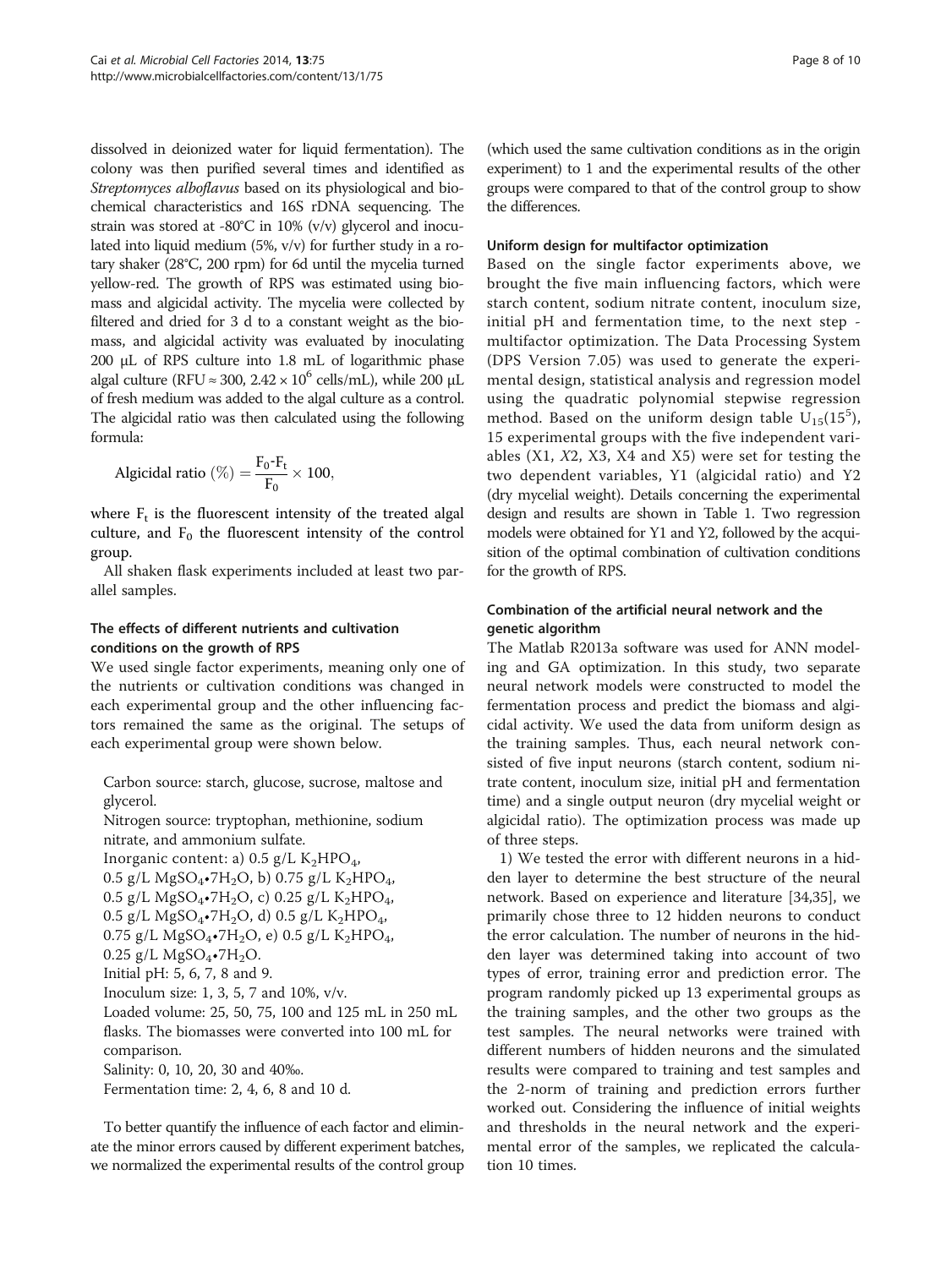<span id="page-8-0"></span>2) We applied the GA to optimize the weights and thresholds of back-propagation (BP)-neural networks to increase their accuracy. To fully simulate the fermentation process, we used all 15 experimental samples to train the ANN. The max epoch was set as 2000 and the training goal was  $1 \times 10^{-6}$ . In the GA, the sum of training errors of each sample (absolute value) was defined as the fitness. The program sought the minimum fitness using the procedure of selection, crossover and mutation. The other parameter settings were as follows: maxgen = 50,  $sizepop = 20$ ,  $Process = 0.8$ ,  $Pmutation = 0.05$ .

3) With the optimal neural networks, we applied the GA again to seek the best fermentation conditions for RPS. In this step, the simulation result of the neural network was defined as the fitness. The algorithm sought the maximum fitness with the following parameter settings: maxgen =  $100$ , sizepop =  $80$ , Pcross =  $0.4$ , Pmutation =  $0.05$ .

#### Verification experiments

Finally, we verified the four groups of optimal fermentation conditions through experiments and compared the final results and accuracy of the two prediction models (regression model and neural network model).

## Additional files

[Additional file 1: Figure S1.](http://www.biomedcentral.com/content/supplementary/1475-2859-13-75-S1.docx) Optimization of neural network for dry mycelial weight using a genetic algorithm. (a) Fitness curve of the genetic algorithm. (b) Prediction error of the network for each training sample. Figure S2. Optimization of the neural network for the algicidal ratio using a genetic algorithm. (a) Fitness curve of the genetic algorithm. (b) Prediction error of the network for each training sample.

#### Competing interests

The authors declare that they have no competing interests.

#### Authors' contributions

GC designed the study, carried out most of the experiments, established the artificial neural network and drafted the manuscript. WZ helped to design the study and participated in the statistical analysis. XY designed the uniform design experiments, participated in the measurements of biomass and algicidal ratio and helped the statistical analysis. BZ primarily studied the strain and developed the method of determining the algicidal ratio. TZ gave the scientific ideas and guidance, directed and conceived of the whole study, and provided the experimental platform and financial support. All authors read and approved the final manuscript.

#### Acknowledgment

This work was financially supported by the National Natural Science Foundation (40930847, 41376119), the Public Science and Technology Research Funds for Projects on the Ocean (201305016, 201305022) and the Science and Technology Innovation Funds of Shenzhen (JCYJ20120615161239998). We also thank Prof. I. J. Hodgkiss of The University of Hong Kong for help with English.

#### Received: 1 April 2014 Accepted: 19 May 2014 Published: 24 May 2014

#### References

- Backer L, McGillicuddy D: Harmful algal blooms. Oceanography 2006, 19:94.
- 2. Li Y, Zhu H, Guan C, Zhang H, Guo J, Chen Z, Cai G, Lei X, Zheng W, Tian Y, Zheng T: Towards molecular, physiological and biochemical

understanding of photosynthetic inhibition and oxidative stress in the toxic Alexandrium tamarense induced by a marine bacterium. Appl Microbiol Biotechnol 2014, 98:4637–4652.

- 3. Yang X, Li X, Zhou Y, Zheng W, Yu C, Zheng T: Novel insights into the algicidal bacterium DH77-1 killing the toxic dinoflagellate Alexandrium tamarense. Sci Total Environ 2014, 482–483:116–124.
- 4. Anderson DM: Turning back the harmful red tide. Nature 1997, 388:513-514.
- 5. Smayda TJ: Harmful algal blooms: their ecophysiology and general relevance to phytoplankton blooms in the sea. Limnol Oceanogr 1997, 42:1137–1153.
- 6. Drábková M, Admiraal W, Maršálek B: Combined exposure to hydrogen peroxide and light selective effects on cyanobacteria, Green Algae, and diatoms. Environ Sci Technol 2007, 41:309–314.
- 7. Yu Z, Sun X, Song X, Zhang B: Clay surface modification and its coagulation of red tide organisms. Chin Sci Bull 1999, 44:617–620.
- 8. Nakano K, Lee TJ, Matsumura M: In situ algal bloom control by the integration of ultrasonic radiation and jet circulation to flushing. Environ Sci Technol 2001, 35:4941–4946.
- 9. Wang D, Liu G, He E, Li J: Review on prediction, prevention and mitigation of harmful algal blooms. Adv Earth Sci 2013, 28:233–242.
- 10. Doucette GJ: Interactions between bacteria and harmful algae: a review. Nat Toxins 1995, 3:65-74.
- 11. Wang B, Yang X, Lu J, Zhou Y, Su J, Tian Y, Zhang J, Wang G, Zheng T: A marine bacterium producing protein with algicidal activity against Alexandrium tamarense. Harmful Algae 2012, 13:83–88.
- 12. Zhang C, Yi Y-L, Hao K, Liu G-L, Wang G-X: Algicidal activity of Salvia miltiorrhiza Bung on Microcystis aeruginosa—Towards identification of algicidal substance and determination of inhibition mechanism. Chemosphere 2013, 93:997-1004.
- 13. Zheng X, Zhang B, Zhang J, Huang L, Lin J, Li X, Zhou Y, Wang H, Yang X, Su J, Tian Y, Zheng T: A marine algicidal actinomycete and its active substance against the harmful algal bloom species Phaeocystis globosa. Appl Microbiol Biotechnol 2012, 97:9207–9215.
- 14. Li D, Zhang H, Fu L, An X, Zhang B, Li Y, Chen Z, Zheng W, Lin Y, Zheng T: A novel algicidal evidence of the effect of a fatty acid compound from the marine bacterium, Vibrio sp. BS02 on the harmful dinoflagellate, Alexandrium tamarense. PLoS One 2014, 9:e91201.
- 15. Zhang B, Cai G, Wang H, Li D, Yang X, An X, Zheng X, Tian Y, Zheng W, Zheng T: Streptomyces alboflavus RPS and its novel and high algicidal activity against harmful algal bloom species phaeocystis globosa. PLoS One 2014, 9:e92907.
- 16. Geitler L: Uber Polyangium parasiticum n. sp., eine submerse, parasitische Myxobacteriacee. Arch Protistenkd 1925, 50:67–88.
- 17. Kang Y-H, Jung SW, Joo J-H, Han M-S: Use of immobilized algicidal bacteria to control natural freshwater diatom blooms. Hydrobiologia 2012, 683:151–162.
- 18. Zhang Y, Xi Y, Wu G: Advances on algicidal substances produced by algicidal bacteria. Microbiology 2004, 31:127–131.
- 19. Lin J, Zheng W, Tian Y, Wang G, Zheng T: Optimization of culture conditions and medium composition for the marine algicidal bacterium Alteromonas sp. DH46 by uniform design. J Ocean Univ China 2013, 12:385-391.
- 20. Ye J, Zhang J, Zhong Y: Optimization of fermentation condition of algicidal bacteria using response surface methodology. J Anhui Agr Sci 2011, 39:14256–14259.
- 21. Kim SJ, Lee HK, Lee YK, Yim JH: Mutant selection of Hahella chejuensis KCTC 2396 and statistical optimization of medium components for prodigiosin yield-up. J Microbiol 2008, 46:183–188.
- 22. Kong Y, Zou P, Miao L, Qi J, Song L, Zhu L, Xu X: Medium optimization for the production of anti-cyanobacterial substances by Streptomyces sp. HJC-D1 using response surface methodology. Environ Sci Pollut Res 2014, 21:5983–5990.
- 23. Dayhoff JE, DeLeo JM: Artificial neural networks. Cancer 2001, 91:1615-1635.
- 24. Leung Y-W, Wang Y: Multiobjective programming using uniform design and genetic algorithm. Systems Man Cybern Part C Appl Rev IEEE Trans 2000, 30:293–304.
- 25. Nagata Y, Chu KH: Optimization of a fermentation medium using neural networks and genetic algorithms. Biotechnol Lett 2003, 25:1837–1842.
- 26. Fang Q-H, Zhong J-J: Effect of initial pH on production of ganoderic acid and polysaccharide by submerged fermentation of Ganoderma lucidum. Process Biochem 2002, 37:769–774.